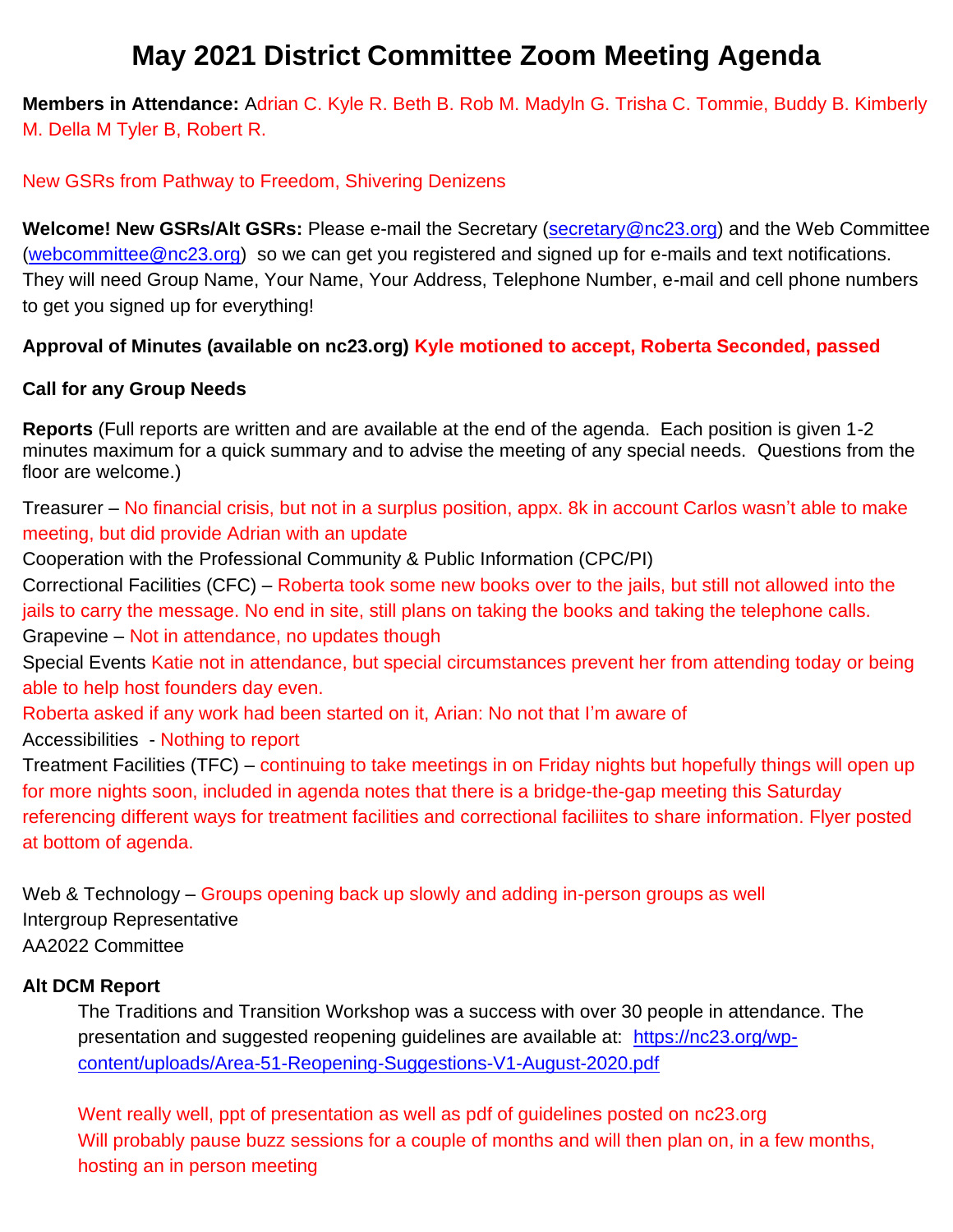## **LCM Reports**

No Report

#### **DCM Report**

Area Assembly – Saturday, May 22, 12:00 PM – 5:00 PM on Zoom

Next Saturday is the area assembly, the agenda is fairly light, Deborah A is the AAWS director and will speak. Please inform nc23 if your group moves to meeting in person.

#### **Old Business**

LCM Vacancy

#### **New Business**

**Kyle:** announcement that area is looking for zoom operators for the area events

#### **Trisha motions to adjourn, chip seconds all in favor**

**Adjourn with Responsibility Statement**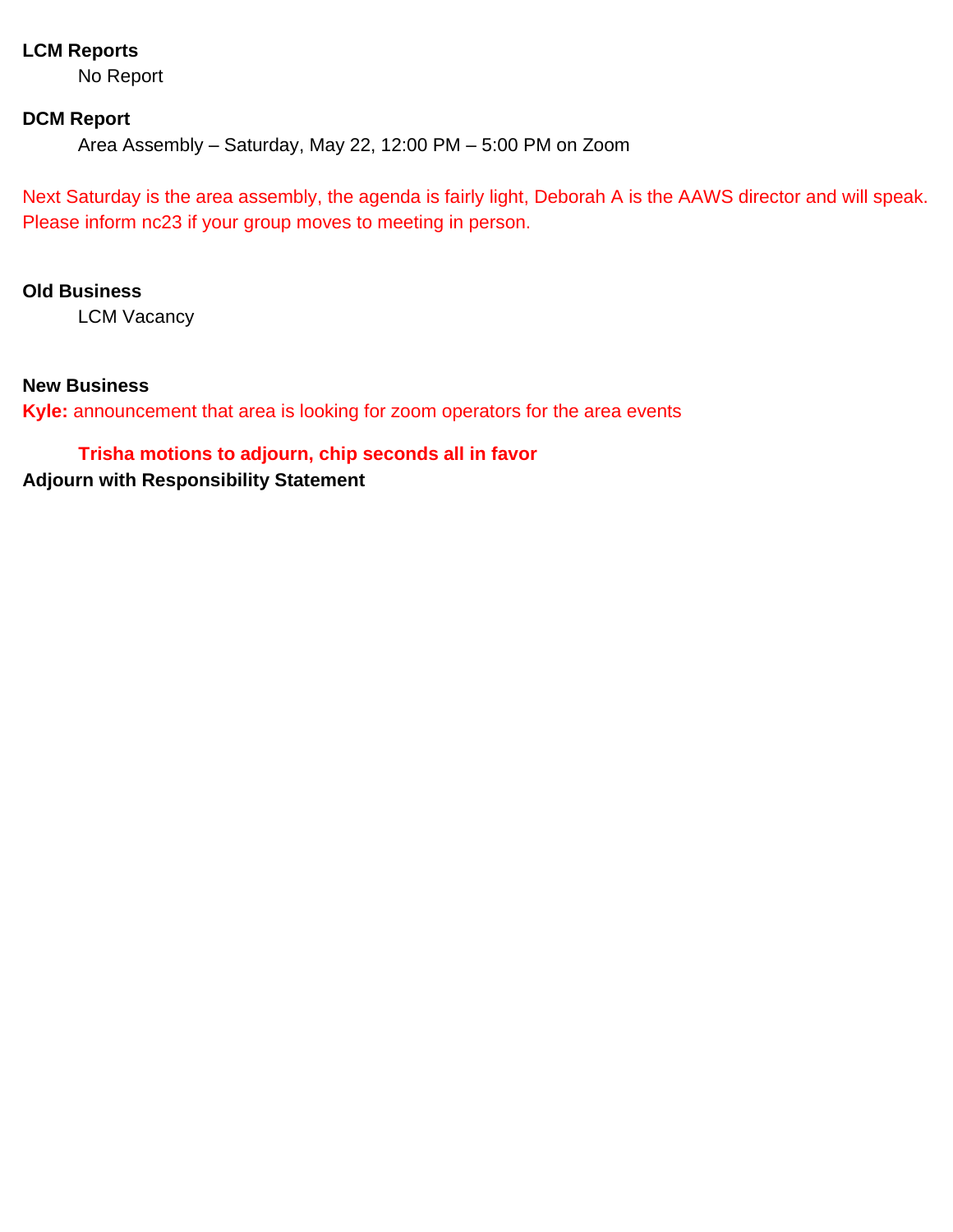## **Committee Reports**

**CPC/PI:** No report

**CFC:** Purchased additional literature for the jail

**Special Events:** No response to request for report

## **Accessibilities:** No report

**TFC:** We are continuing with Friday night 8pm meetings for now. The meetings have been going very well with no issues in finding people wanting service work. As of this week, Cone is not comfortable with any additional meetings. We will continue to touch base every week on the progress of the Friday meetings and on any further opportunities.

We have established a connection with the Area 51 TFC chair and hope to engage in future opportunities across the area. There is a Bridging the Gap conference on Saturday, May 15th 12-5pm.

**GV:** No report

## **Web & Tech:**

| All Users<br>100.00% Sessions                                          | + Add Segment                                 |    |
|------------------------------------------------------------------------|-----------------------------------------------|----|
| Sessions<br>7,798<br>% of Total: 100.00% (7,798)                       |                                               |    |
| Users<br>2,894<br>% of Total: 100.00% (2,894)                          |                                               | л. |
| Average Session Duration<br>00:01:43<br>Avg for View: 00:01:43 (0.00%) |                                               | m  |
| <b>Bounce Rate</b><br>34.80%                                           |                                               |    |
| Avg for View: 34.80% (0.00%)<br>Traffic by Device                      |                                               | v  |
|                                                                        | mobile desktop tablet<br>4.7%<br>37%<br>58.4% |    |